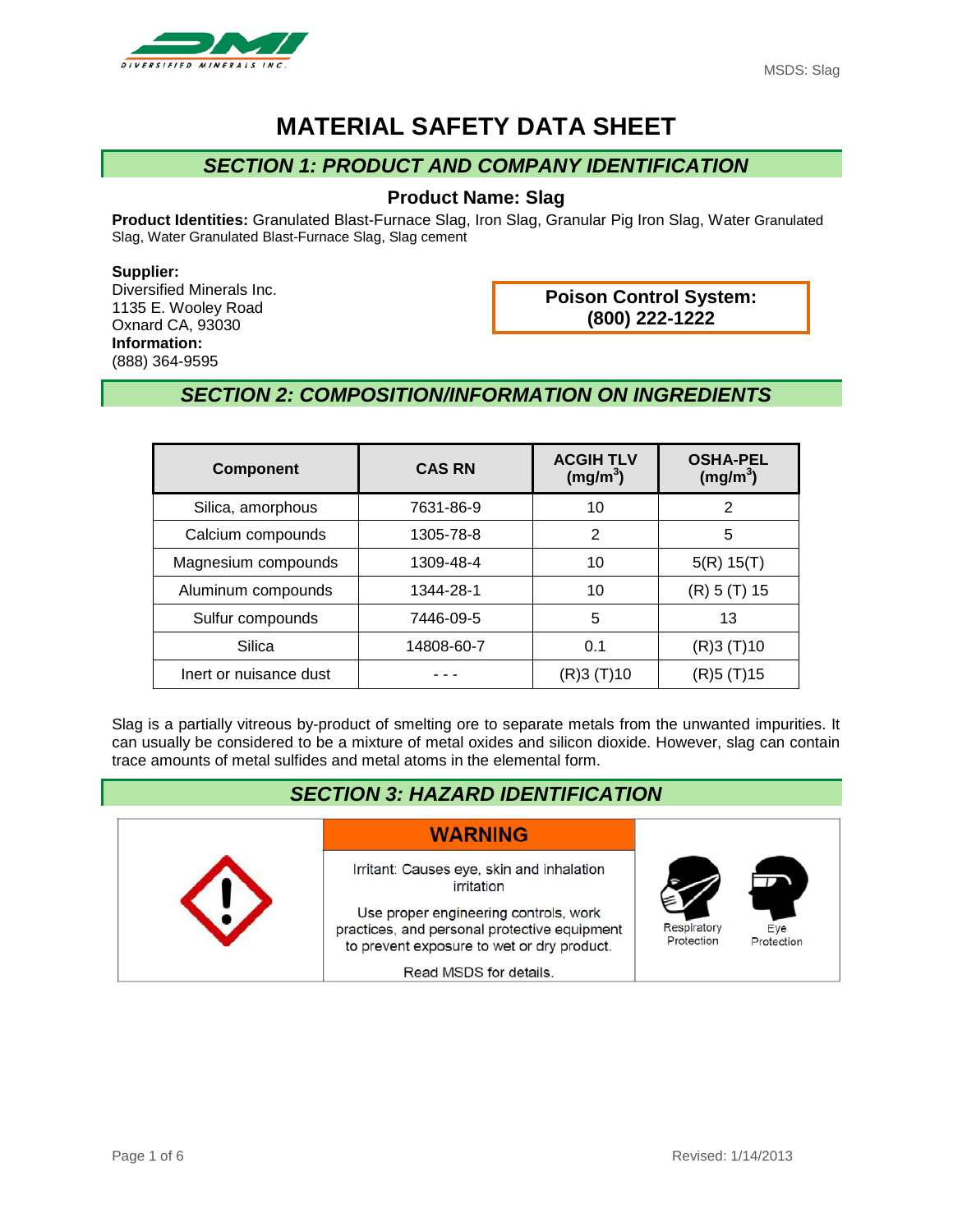

### **SECTION 3: HAZARD IDENTIFICATION (continued)**

| <b>Emergency Overview:</b>                                  | Slag is a solid, white, powder with a slight sulfur odor. It is not<br>combustible or explosive. A single, short-term exposure to the dry<br>powder presents little or no hazard.                                                                                 |  |
|-------------------------------------------------------------|-------------------------------------------------------------------------------------------------------------------------------------------------------------------------------------------------------------------------------------------------------------------|--|
| <b>Potential Health Effects:</b>                            |                                                                                                                                                                                                                                                                   |  |
| <b>Eye Contact:</b>                                         | Airborne dust may cause immediate or delayed irritation. Eye contact<br>with large amounts of slag can cause moderate eye irritation, redness<br>and burning. Eye exposures require immediate first aid to prevent<br>damage to eye.                              |  |
| <b>Skin Contact:</b>                                        | Slag may cause dry skin, discomfort, irritation and dermatitis.                                                                                                                                                                                                   |  |
| Dermatitis:                                                 | Slag is capable of causing dermatitis by irritation. Skin affected by<br>dermatitis may include symptoms of redness, itching, rash, scaling and<br>cracking. Irritant dermatitis is caused by the physical properties of slag<br>including moisture and abrasion. |  |
| Inhalation (acute):                                         | Breathing dust may cause nose, throat and/or lung irritation, including<br>coughing or choking, depending on the degree of exposure.                                                                                                                              |  |
| Inhalation (chronic):                                       | The risk of injury depends on the duration and level of exposure.                                                                                                                                                                                                 |  |
| Silicosis:                                                  | The product may contain trace amounts of crystalline silica. Prolonged or<br>repeated inhalation of respirable crystalline silica can cause silicosis, a<br>seriously disabling and fatal lung disease.                                                           |  |
| Carcinogenicity:                                            | Slag is not listed as a carcinogen by IARC or NTP; however slag may<br>contain trace amounts of crystalline silica and/or metals that are<br>classified by IARC and NTP as known human carcinogens.                                                               |  |
| Ingestion:                                                  | Do not ingest slag. Although ingestion of small quantities of slag is not<br>known to be harmful, ingestion of large quantities may cause an<br>obstruction causing pain and distress in the digestive tract. Can contain<br>trace amount of toxic metals.        |  |
| <b>Medical Conditions</b><br><b>Aggravated by Exposure:</b> | Individuals with lung disease (e.g. bronchitis, asthma, emphysema,<br>COPD, pulmonary disease) can be aggravated by exposure.                                                                                                                                     |  |
|                                                             | <b>SECTION 4: FIRST-AID MEASURES</b>                                                                                                                                                                                                                              |  |
| <b>Eye Contact:</b>                                         | Rinse eyes thoroughly with water for at least 15 minutes, including under<br>lids to remove all particles. Seek medical attention for discomfort or if<br>irritation or other symptoms do not subside.                                                            |  |
| <b>Skin Contact:</b>                                        | Wash with cool water and pH neutral soap or a mild skin detergent. Seek<br>medical attention for rash, irritation, dermatitis and prolonged<br>unprotected exposures to wet slag.                                                                                 |  |
| Inhalation:                                                 | Move person to fresh air. Seek medical attention for discomfort or if<br>coughing or other symptoms do not subside.                                                                                                                                               |  |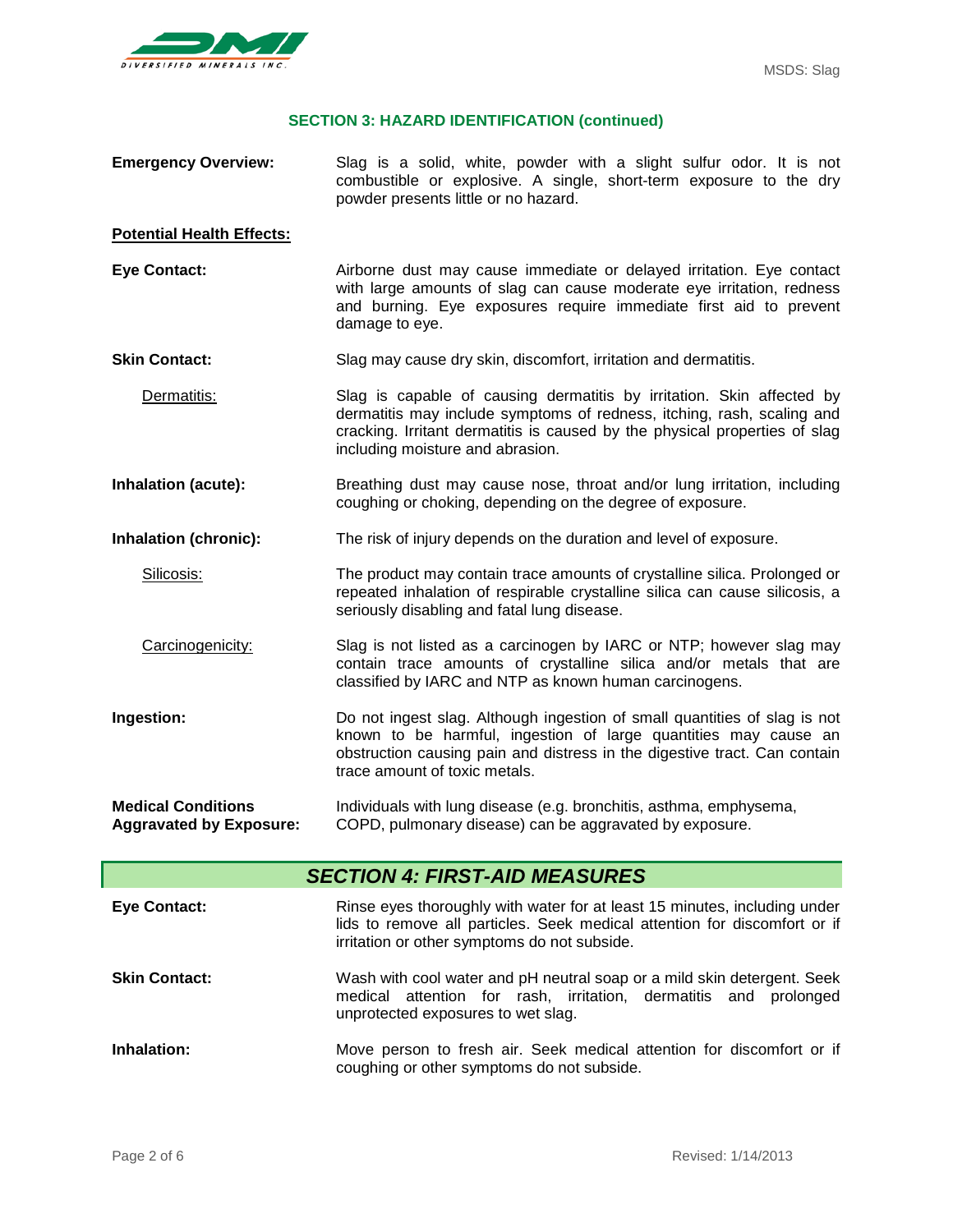

#### **SECTION 4: FIRST-AID MEASURES (continued)**

| Ingestion:                               | Do not induce vomiting. If conscious, have person drink plenty of water.<br>Seek medical attention or contact poison control immediately.                                                                                                                                                                         |  |  |
|------------------------------------------|-------------------------------------------------------------------------------------------------------------------------------------------------------------------------------------------------------------------------------------------------------------------------------------------------------------------|--|--|
| <b>SECTION 5: FIRE-FIGHTING MEASURES</b> |                                                                                                                                                                                                                                                                                                                   |  |  |
| <b>Flashpoint &amp; Method:</b>          | Non-combustible                                                                                                                                                                                                                                                                                                   |  |  |
| <b>General Hazard:</b>                   | Avoid breathing dust.                                                                                                                                                                                                                                                                                             |  |  |
| <b>Extinguishing Media:</b>              | Use extinguishing media appropriate for surrounding fire.                                                                                                                                                                                                                                                         |  |  |
| <b>Firefighting Equipment:</b>           | Slag poses no fire-related hazard.                                                                                                                                                                                                                                                                                |  |  |
| <b>Combustion Products:</b>              | In excess of 1000°C compounds will break down into their constituent<br>oxides.                                                                                                                                                                                                                                   |  |  |
|                                          | <b>SECTION 6: ACCIDENTAL RELEASE MEASURES</b>                                                                                                                                                                                                                                                                     |  |  |
| General:                                 | Place spilled material into a container. Avoid actions that cause the slag<br>to become airborne. Avoid inhalation of slag and direct contact with skin.<br>Wear appropriate Personal Protective Equipment (PPE) as described in<br>section 8 below.                                                              |  |  |
| <b>Waste Disposal:</b>                   | Dispose of slag according to Federal, State, Provincial and local<br>regulations.                                                                                                                                                                                                                                 |  |  |
| <b>SECTION 7: HANDLING AND STORAGE</b>   |                                                                                                                                                                                                                                                                                                                   |  |  |
| General:                                 | Handle with care and use appropriate control measures. Keep dry until<br>used.                                                                                                                                                                                                                                    |  |  |
| Engulfment hazard:                       | To prevent burial or suffocation, do not enter a confined space, such as a<br>silo, bin, bulk truck or other storage container or vessel that stores or<br>contains slag. Slag can build up or adhere to the walls of a confined<br>space. The slag can suddenly release, collapse, or fall unexpectedly.         |  |  |
| Usage:                                   | Cutting, crushing, sanding or grinding drywall, hardened cement,<br>concrete or other crystalline silica bearing materials will release<br>respirable crystalline silica. Use all appropriate measures of dust control<br>or suppression and Personal Protective Equipment (PPE) described in<br>Section 8 below. |  |  |
| Housekeeping:                            | Avoid actions that cause slag to become airborne during clean-up such<br>as dry sweeping or using compressed air. Use HEPA vacuum or<br>thoroughly wet with water to clean-up dust. Use PPE described in<br>Section 8 below.                                                                                      |  |  |
| <b>Storage Temperature:</b>              | Unlimited.                                                                                                                                                                                                                                                                                                        |  |  |
| <b>Storage Pressure:</b>                 | Unlimited.                                                                                                                                                                                                                                                                                                        |  |  |
| <b>Storage Moisture:</b>                 | Keep dry.                                                                                                                                                                                                                                                                                                         |  |  |
| <b>Clothing:</b>                         | Promptly remove and launder clothing that is dusty or wet with slag.<br>Thoroughly wash skin after exposure to slag.                                                                                                                                                                                              |  |  |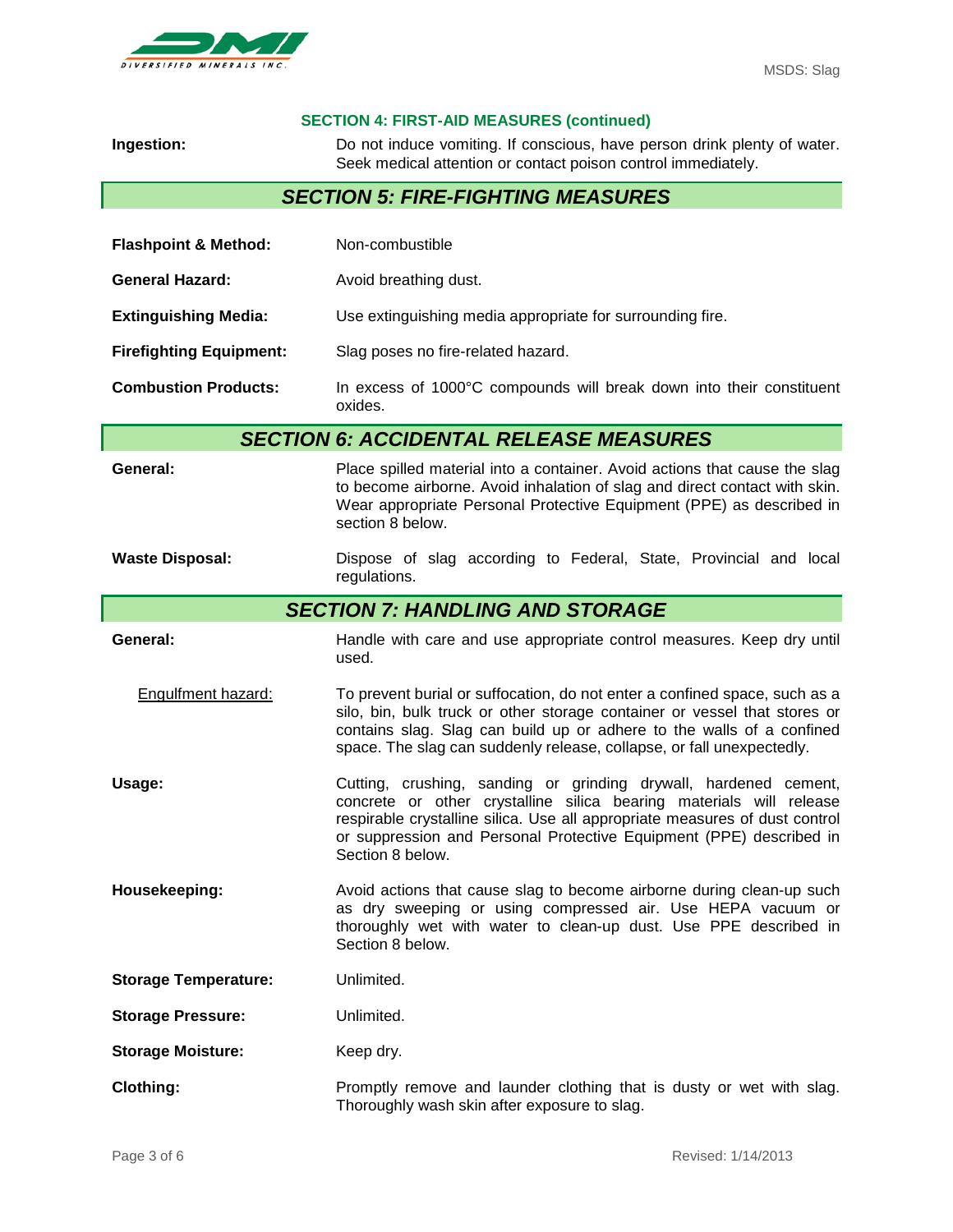

### *SECTION 8: EXPOSURE CONTROLS/PERSONAL PROTECTION*

**Engineering Controls:** Use local exhaust and general dilution ventilation or other suppression methods to maintain dust levels below exposure limits.

#### **Personal Protective Equipment (PPE):**

| <b>Respiratory Protection:</b> | Under ordinary circumstances no respiratory protection is required. Wear<br>a NIOSH approved respirator that is properly fitted and is in good<br>condition when exposed to dust above exposure limits. |
|--------------------------------|---------------------------------------------------------------------------------------------------------------------------------------------------------------------------------------------------------|
| Eye Protection:                | Wear ANSI approved glasses or safety goggles when handling dust or<br>wet slag to prevent contact with eyes. Wearing contact lenses when<br>using slag, under dusty conditions, is not recommended.     |
| Skin protection:               | Wear gloves, boot covers and protective clothing impervious to water to                                                                                                                                 |

prevent skin contact. Do not rely on barrier creams, in place of impervious gloves. Remove clothing and PPE that become saturated with wet slag and immediately wash exposed areas.

### *SECTION 9: PHYSICAL AND CHEMICAL PROPERTIES*

| <b>Physical State:</b>  | Solid (powder)     | <b>Evaporation Rate:</b> | <b>NA</b>         |
|-------------------------|--------------------|--------------------------|-------------------|
| Appearance:             | White              | pH (in water):           | $9.0 - 11.5$      |
| Odor:                   | Slight sulfur odor | <b>Boiling Point:</b>    | $>1000^{\circ}$ C |
| <b>Vapor Pressure:</b>  | NА                 | <b>Freezing Point:</b>   | None, solid       |
| <b>Vapor Density:</b>   | NА                 | <b>Viscosity:</b>        | None, solid       |
| <b>Specific Gravity</b> | $2.8 - 3.0$        | Solubility in water:     | Slightly soluble  |

### *SECTION 10: STABILITY AND REACTIVITY*

| Stability:                       | Stable. Keep dry until use. These products may react with water,<br>resulting in a slight release of heat, depending upon the amount of lime<br>(calcium oxide) present. Avoid contact with incompatible materials. |  |  |
|----------------------------------|---------------------------------------------------------------------------------------------------------------------------------------------------------------------------------------------------------------------|--|--|
| Incompatibility:                 | Slag is incompatible with acids, and strong oxidizing agents.                                                                                                                                                       |  |  |
| <b>Hazardous Polymerization:</b> | None.                                                                                                                                                                                                               |  |  |
| <b>Hazardous Decompositions:</b> | Will not spontaneously occur. Avoid exposure to acids. Product exposed<br>directly to acids may release hydrogen sulfide. Hydrogen sulfide is a<br>hazardous, toxic and poisonous gas.                              |  |  |

#### *SECTION 11 AND 12: TOXICOLOGICAL AND ECOLOGICAL INFORMATION*

For questions regarding toxicological and ecological information refer to contact information in Section 1.

### *SECTION 13: DISPOSAL CONSIDERATIONS*

Dispose of waste and containers in compliance with Federal, State, Provincial and Local regulations.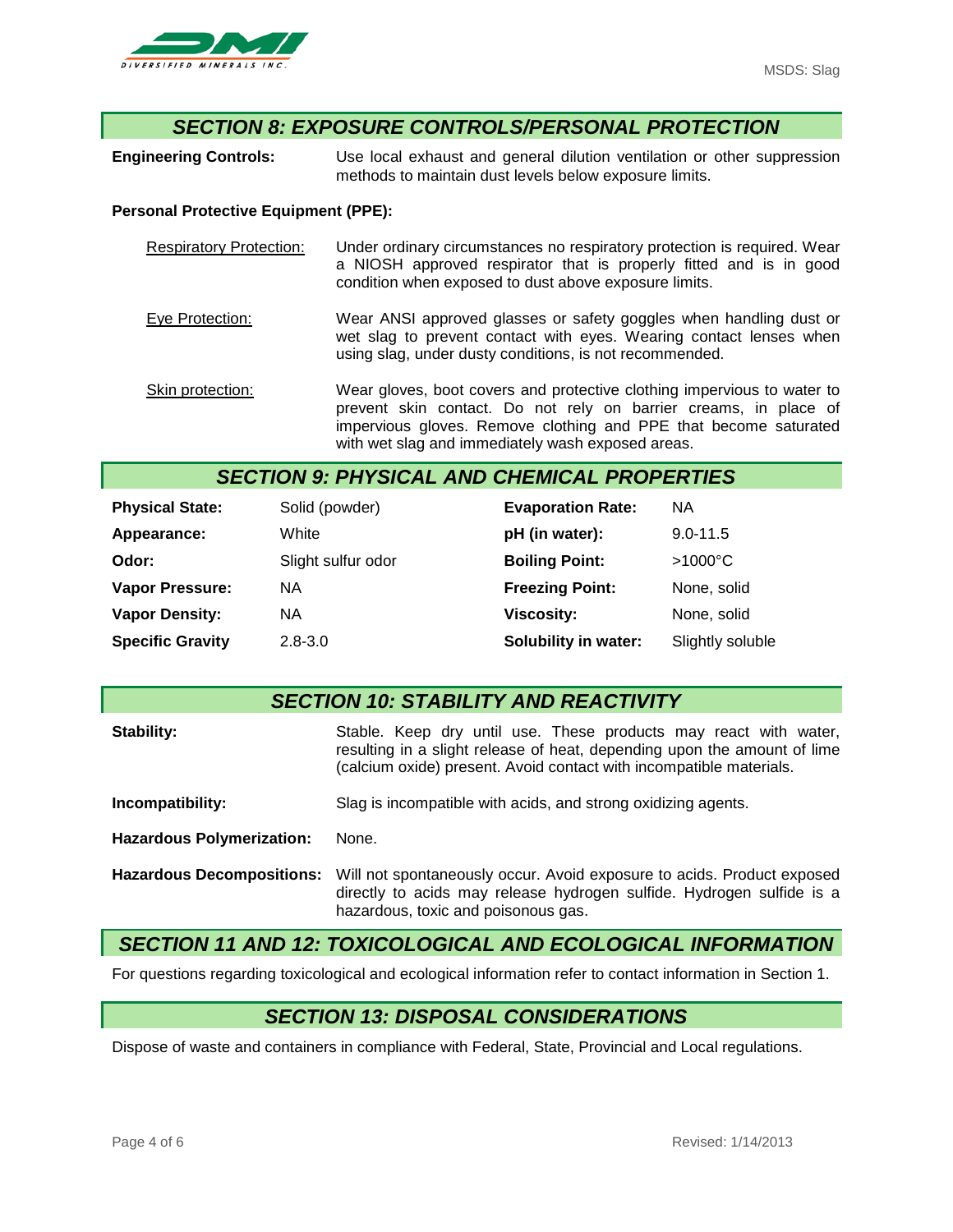

## *SECTION 14: TRANSPORT INFORMATION*

This product is not classified as a Hazardous material under US D.O.T or Canadian TDG regulations.

| <b>SECTION 15: REGULATORY INFORMATION</b>        |                                                                                                                                                                                                                                                         |  |  |
|--------------------------------------------------|---------------------------------------------------------------------------------------------------------------------------------------------------------------------------------------------------------------------------------------------------------|--|--|
| <b>OSHA/MSHA Hazard</b><br><b>Communication:</b> | This product is considered by OSHA/MSHA to be a hazardous chemical<br>and should be included in the employer's hazard communication program                                                                                                             |  |  |
| <b>CERCLA/Superfund:</b>                         | This product is not listed as a CERCLA hazardous substance.                                                                                                                                                                                             |  |  |
| <b>EPCRA</b><br><b>SARA Title III:</b>           | This product has been reviewed according to the EPA Hazard Categories<br>promulgated under Sections 311 and 312 of the Superfund Amendment and<br>Reauthorization Act of 1986 and is considered a "hazardous substance" and a<br>delayed health hazard. |  |  |
| <b>EPRCA</b><br><b>SARA Section 313:</b>         | This product does not contain any of the substance subject to the reporting<br>requirements of Section 313 of Title III of the Superfund Amendments and<br>Reauthorization Act of 1986 and 40 CFR Part 372                                              |  |  |
| California<br><b>Proposition 65:</b>             | WARNING: This material may contain chemicals known to the State of<br>California to cause cancer, birth defects or other reproductive harm.                                                                                                             |  |  |

## *SECTION 16: OTHER INFORMATION*

#### **General Abbreviations**:

| >                 | Greater than                                                             | <b>NFPA</b>  | <b>National Fire Protection</b><br>Association           |
|-------------------|--------------------------------------------------------------------------|--------------|----------------------------------------------------------|
| <                 | Lesser than                                                              | <b>NIOSH</b> | National Institute for Occupational<br>Safety and Health |
| <b>ACGIH</b>      | American Conference of Governmental<br><b>Industrial Hygienists</b>      | <b>NTP</b>   | National Toxicology Program                              |
| CAS RN            | <b>Chemical Abstracts Reference Number</b>                               | <b>OSHA</b>  | Occupational Safety and Health<br>Administration         |
| <b>CERCLA</b>     | Comprehensive Environmental Response,<br>Compensations and Liability Act | <b>PEL</b>   | Permissible Exposure Limit                               |
| <b>CFR</b>        | Code of Federal Regulations                                              | рH           | Negative log of hydrogen ion                             |
| CL                | <b>Ceiling Limit</b>                                                     | <b>PPE</b>   | Personal Protective Equipment                            |
| <b>DOT</b>        | Department of Transportation                                             | R            | Respirable Particulate                                   |
| g/cm <sup>3</sup> | Grams per cubic centimeter                                               | <b>RCRA</b>  | Resource Conservation and<br><b>Reauthorization Act</b>  |
| <b>HEPA</b>       | High-Efficiency Particulate Air                                          | <b>SARA</b>  | Superfund Amendments and<br><b>Reauthorization Act</b>   |
| <b>HMIS</b>       | Hazardous Materials Identification Systems                               | т            | <b>Total Particulate</b>                                 |
| <b>IARC</b>       | International Agency for Research on Cancer                              | <b>TDG</b>   | <b>Transportation of Dangerous</b><br>Goods              |
| mg/m <sup>3</sup> | Milligrams per cubic meter                                               | TLV          | <b>Threshold Limit Value</b>                             |